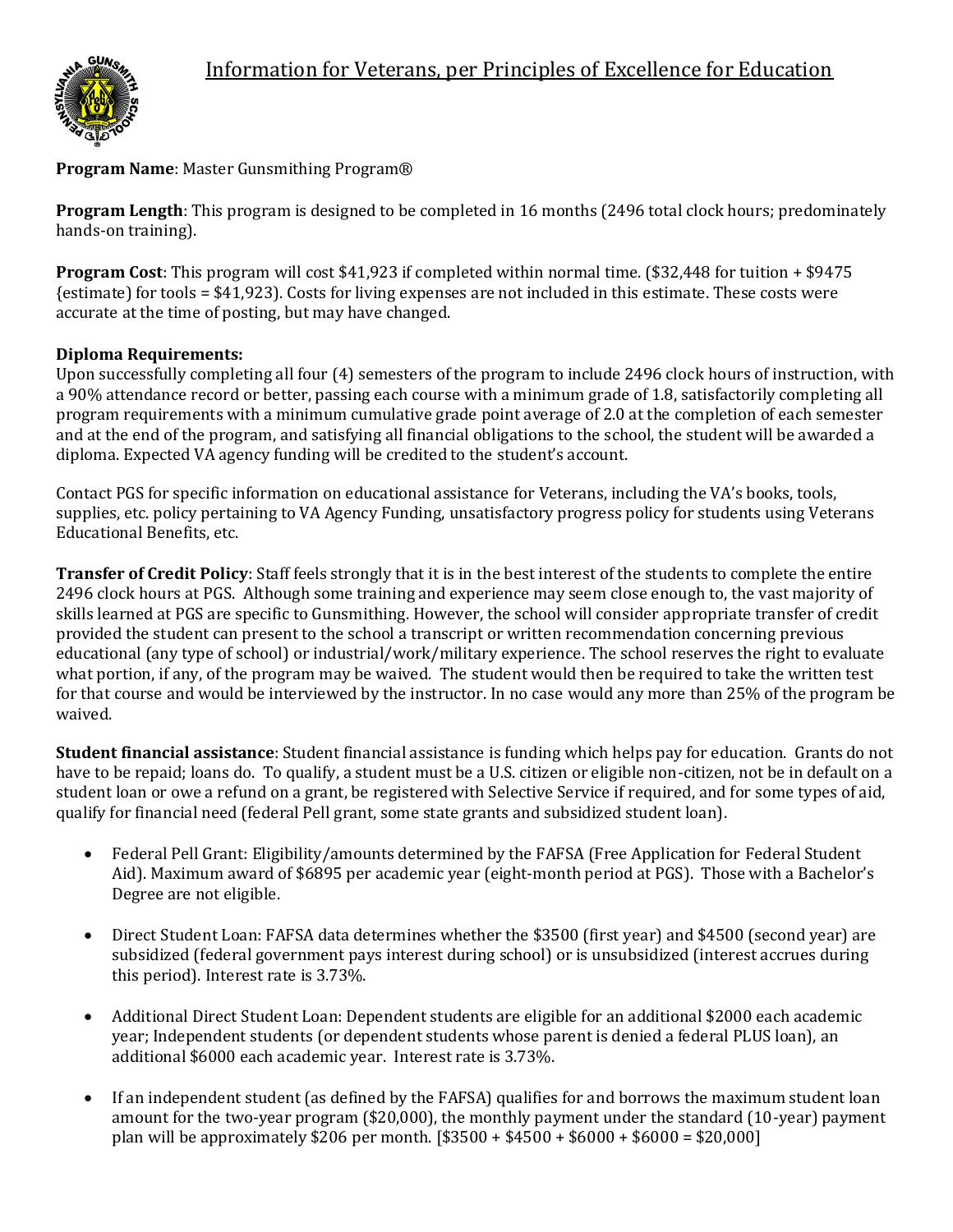PGS encourages students to minimize their borrowing to the extent possible so that repayment is manageable and allows for flexibility to move if necessary, upon graduation, for employment.

Budgeting, living minimally both before and during enrollment, saving as much as possible before entering PGS, working part time while in school, avoiding high interest credit cards, enlisting family help – these are all ways that students can and should prepare for entry into PGS.

- State Grants: FAFSA submission required for most states and also determines eligibility. Make sure you meet your state's deadline (e.g. PA State Grant Deadline is August 1 annually for PGS as a career or technical school).
- Veteran's Benefits: Includes GI Chapters 30, 31, 33, 35, 1606/1607, EAP. Apply at [https://www.va.gov.](https://www.va.gov/) Also, contact the VA Education Center at 1-888-442-4551; consider all chapter benefits before making a decision on which benefit to apply for. You must also file the FAFSA to determine eligibility for federal loan and grant and state grant programs.
- OVR Benefits: Students retraining after an injury or illness could be eligible for assistance from their state Vocational Rehabilitation Office. Check with your state to see if you qualify.

## **How To Apply: Enrollment & Financial Aid**

- 1. Determine your eligibility. Visit<https://www.benefits.va.gov/gibill> for benefit comparison information. Or you can contact the VA by phone at 1-888-442-4551. Consider all chapter benefit options before making a decision on which benefit to apply for. If you are eligible for more than one chapter benefit, make sure you understand the implications of applying for one or the other. Your school Certifying Official (SCO) can provide basic benefit information but cannot make the decision for you. Follow the instructions below to complete the process.
- 2. Apply for Veterans Education Benefits. Forms can be completed o[n https://www.va.gov.](https://www.va.gov/)
- 3. Complete the PGS application process. You will need to submit an application with the application fee, copy of your high school transcript or GED and your DD-214.
- 4. Notify the school when you have completed the application process. The SCO cannot certify your enrollment to the VA until you have been accepted by the school and assigned a start date.
- 5. Apply for financial aid using the Free Application for Federal Student Aid (FAFSA) at [https://studentaid.gov/h/apply-for-aid/fafsa.](https://studentaid.gov/h/apply-for-aid/fafsa) The PGS Federal School Code is 016508. All veterans and dependents should apply for financial aid. Veterans' education benefits are not considered when determining financial aid eligibility.
- 6. Currently, if a veteran is 100% eligible for Ch. 33 (Post 9/11) and has at least 16 months of eligibility remaining, tuition is covered in full. Tools, books, and supplies are NOT fully covered. Contact the school for details.
- 7. Unfortunately, we are not able to participate in the GoArmy education benefits program due to the nature and set-up of our training.